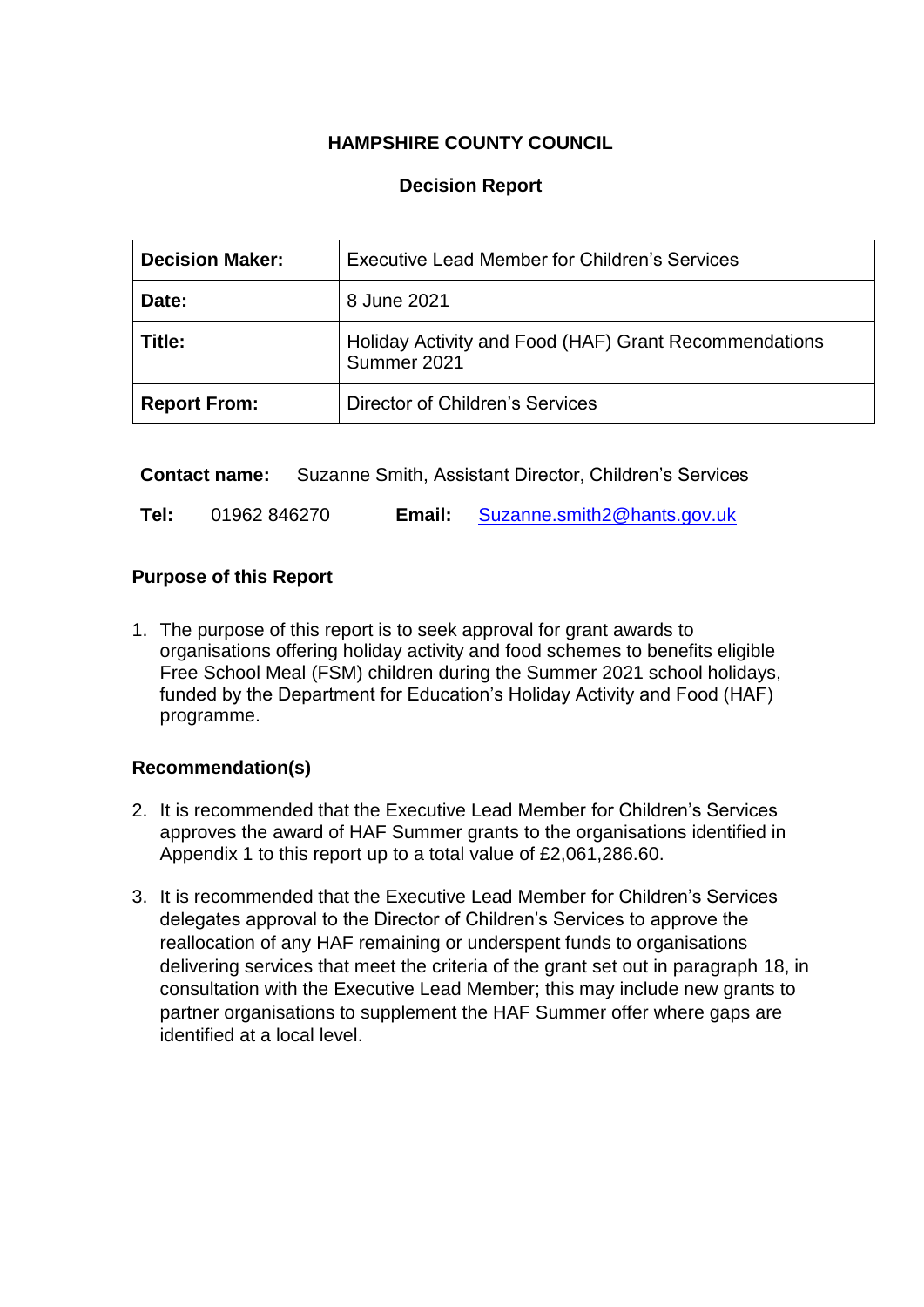### **Executive Summary**

- 4. The Department for Education (DfE) have provided every local authority in England funding to coordinate free holiday provision, including healthy food and enriching activities for children eligible for benefits related free school meals. The programme covers the Easter, summer and Christmas holidays in 2021. Hampshire County Council (the Council) were awarded £3,319,940.
- 5. Between 02 May and 15 May 2021, the Council invited grant applications from organisations able to provide holiday activity and food schemes during the 2021 Summer holidays 26 July to 01 September. Applications had to deliver to the DfE HAF programme outcomes identified in paragraph 18.
- 6. Under Type A grants (further described in paragraph 22), applications were received from 40 organisations for 94 projects. Under Type B (described in paragraph 22), applications were received from 17 organisations for 45 projects. These were evaluated by a panel of council officers, resulting in recommendations contained in this report for 108 separate grant awards up to a total value of £2,061,286.60.
- 7. The total value of applications requested exceeded the budget available. Feedback will be provided to unsuccessful applicants and to those where requests for funding were only partially recommended.
- 8. Some grant recommendations to projects may decrease following best value discussions with organisations which are currently underway.
- 9. Successful organisations will need to submit monitoring to the Council to ensure that the funding is reaching the target cohort of children and young people and that the provision is of good quality.
- 10.Applications for Christmas holiday provision between 20 December 2021 to 4 January 2022 will be sought from organisations in the coming months. Following an evaluation process, recommendations for grant funding will be brought to a future decision day.

### **Contextual information**

11.On 8 November 2020, the Government announced that the HAF programme, which has provided healthy food and enriching activities to disadvantaged children since 2018, will be expanded across the whole of England in 2021. Grant allocations and requirements were published by the DfE on 8 February 2021.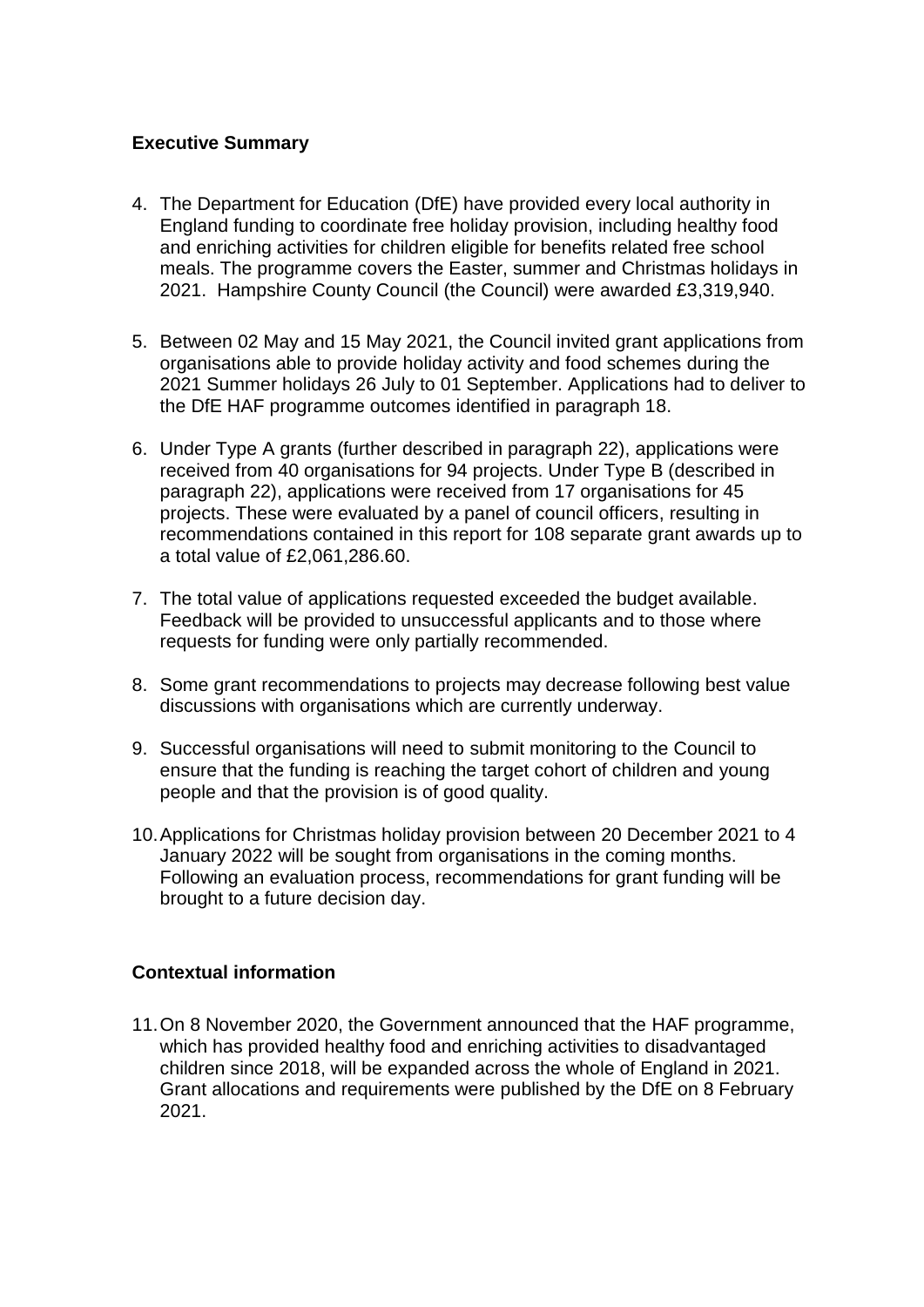- 12.The HAF programme covers the Easter, summer and Christmas holidays in 2021, and the DfE will make up to £220m available to local authorities for the programme. It will be available to children in every local authority in England and will build on the success of the local holiday programmes that the Government have been funding since 2018.
- 13.Hampshire County Council have been allocated funding of up to £3,319,940.
- 14.School holidays can be particular pressure points for some families because of increased costs (such as food and childcare) and reduced incomes. For some children that can lead to a holiday experience gap - with children from disadvantaged families less likely to access organised out-of-school activities; more likely to experience 'unhealthy holidays' in terms of nutrition and physical health and are more likely to experience social isolation.
- 15.Free holiday clubs are a response to this issue and evidence suggests that they can have a positive impact on children and young people. It also shows they work best when they provide consistent and easily accessible enrichment activities, when they offer more than just breakfast or lunch, and when they involve children (and parents) in food preparation.
- 16.The aim of the HAF programme is to make free places available to children eligible for free school meals for the equivalent of at least four hours a day, four days a week and for six weeks a year. This would cover four weeks in the summer and a week's worth of provision in each of the Easter and Christmas holidays in 2021. Organisations will also be able to offer additional places to fee paying families.
- 17.Across Hampshire, there are currently 31,026 children who are potentially eligible to access holiday places on the HAF programme based on actual FSM eligibility numbers from school census information.
- 18.The desired outcomes of the programme are to encourage children and young people to:
	- a) To eat more healthily over the school holidays;
	- b) To be more active during the school holidays;
	- c) To take part in engaging and enriching activities which support the development of resilience, character and well being along with their wider education attainment:
	- d) To be safe and not to be socially isolated;
	- e) To have greater knowledge of health nutrition;
	- f) To be more engaged with school and other local services.
- 19.The HAF programme also aims to ensure that the children and families who participate in the programme develop their understanding of nutrition and food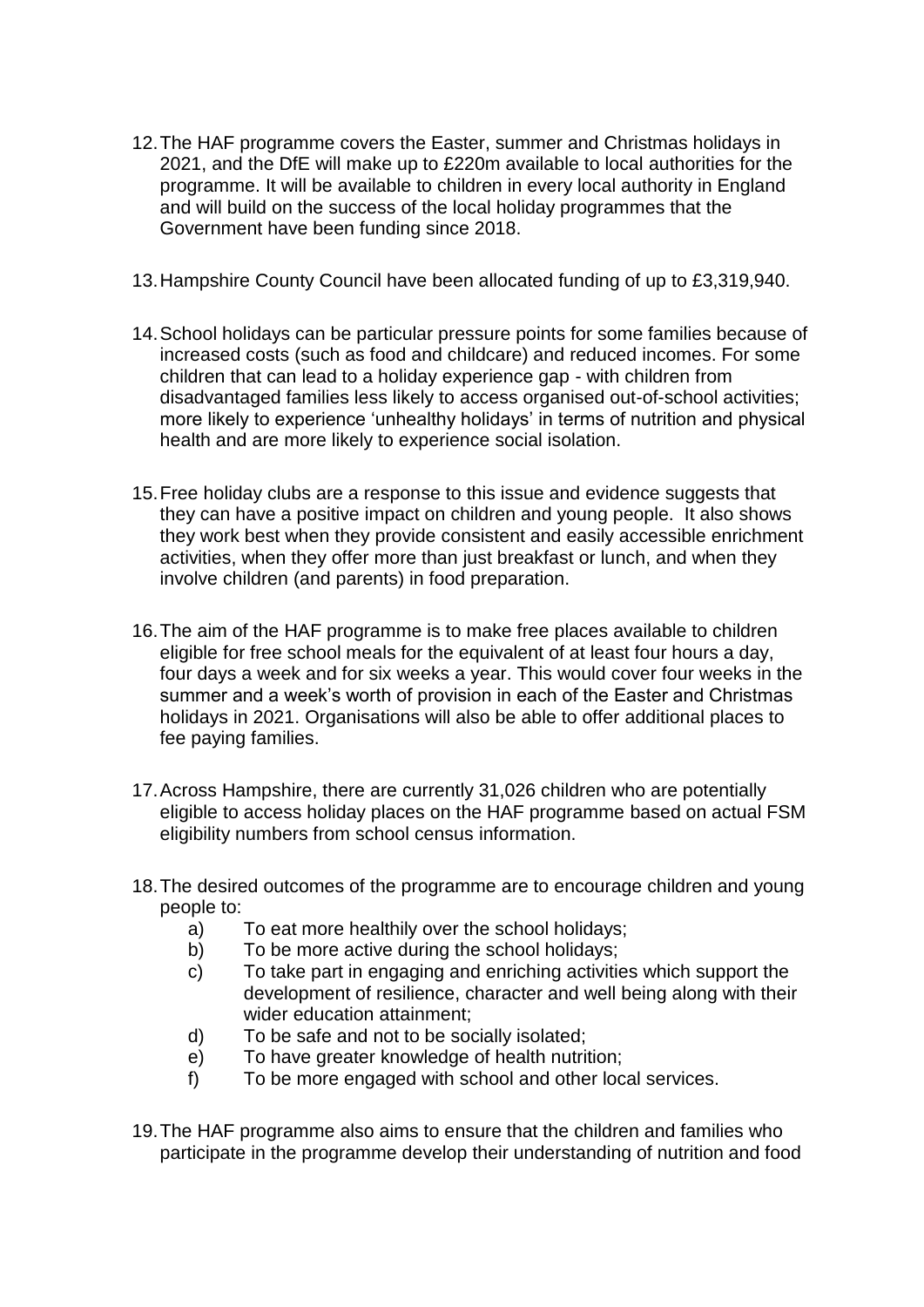budgeting as well as being effectively signposted towards other information and support for example health, employment and education.

20.The Council seeks to achieve these aims through the provision of holiday clubs and activities. Organisations will be grant funded to provide free of charge places at their schemes for eligible children and will be required to provide a healthy meal as part of their core delivery. They will provide a range of activities for the children and young people to engage with and participate in, with a focus on healthy eating and healthy lifestyles as a common theme. Organisations will also be expected to support the wider family and signpost to other key community resources as required.

### **Hampshire's Approach**

- 21.The Holiday Activity and Food grant initiative will be delivered under the 'connect4communities' programme of work: [https://www.hants.gov.uk/socialcareandhealth/childrenandfamilies/connectforc](https://www.hants.gov.uk/socialcareandhealth/childrenandfamilies/connectforcommunities) **[ommunities](https://www.hants.gov.uk/socialcareandhealth/childrenandfamilies/connectforcommunities)**
- 22. The funding for the Summer holidays will be allocated across two different grant streams:
	- Grant Type A For childcare places in existing schemes/clubs or new schemes/clubs being proposed in priority and rural areas;
	- Grant Type B For Summer holiday events, short activities, innovative projects and initiatives targeting priority and rural areas, older children & young people (11–16 year olds), and families
- 23.Applications were invited against these two grant streams via the connect4communities website. Organisations were able to apply for one or more of the grants available depending on the type of activity they were seeking to deliver.

### **Finance**

- 24.The Hampshire grant allocation from the DfE is £3,319,940. The table below reflects the actual and recommended spend to date, it includes the administration costs of managing the grant on behalf of the DfE, and shows the balance remaining for Christmas.
- 25.Given the total value of the grant, and the number of Hampshire FSM children of 31,026, the DfE HAF programme only provides £107 per FSM child in Hampshire. This is clearly not sufficient to provide access to HAF for every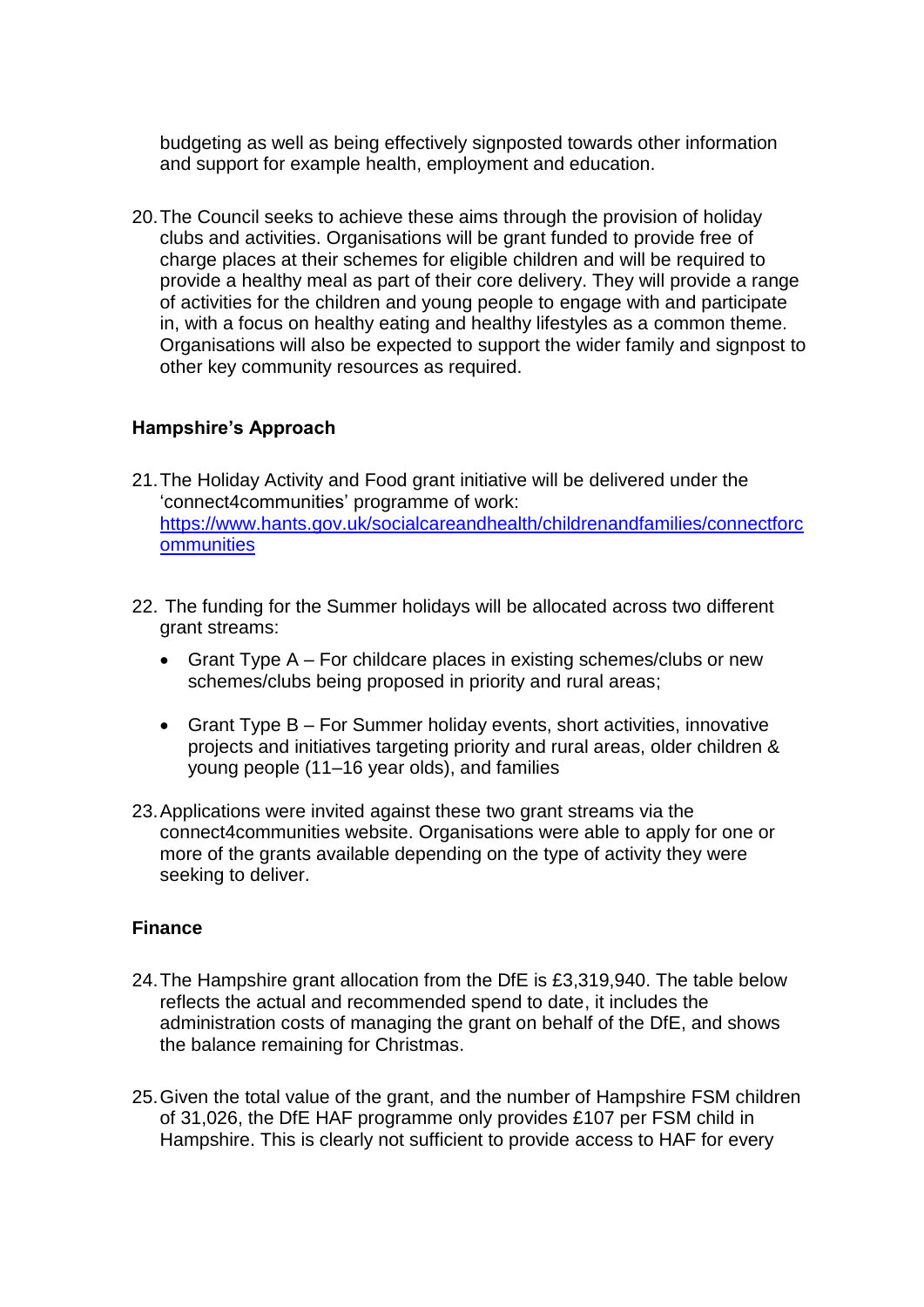potentially eligible child and there is also no expectation that every single eligible child would access the programme.

- 26.The Easter HAF programme saw in the region of 26-30% of FSM children reached in Hampshire. Using this figure for summer indicates that the programme needs to provide for 8,067 – 9,308.
- 27.The HAF Summer programme is based on 4 weeks of delivery across 4 days and minimum delivery is 4 hours (as per DfE requirements). To simplify we have used a unit "Places" calculation of number of children who can attend in any one day. This figure is then multiplied by the number of days (10) and number of weeks (4). So, a target to reach 10 children would be 10 x 4 days x  $4$  weeks = 160 places.
- 28.The Summer Hampshire HAF Programme through the recommended awards aims to secure 53,032 places which will provide in the order of 6,778 – 13,556 FSM children access to the scheme.
- 29.As an example; if our reach is 25% of Hampshire FSM eligible children, they will have access to 7 days of free activity and food across the summer.
- 30.Table 1: *Actual and recommended spend to date, administration costs of, and balance remaining for Christmas*:

| Ë<br><b>Easter Grants</b><br>Paid | <b>Summer Grant</b><br>Recommended | <b>Christmas</b><br>Grant<br><b>Forecast</b> | <b>Admin</b><br>Forecast** | E.<br>Total |
|-----------------------------------|------------------------------------|----------------------------------------------|----------------------------|-------------|
| £346,093*                         | £2,061,287                         | £580,566                                     | £331,994                   | £3,319,940  |

31.\*Please note that this figure differs from the Easter Decision Report amount due to underspend being reclaimed from providers who were unable to fill all their funded places. The funding was reinvested back into the scheme to top up summer provision and is reflected in column B above.

### **Performance**

- 32.All funding granted to third party organisations (including schools, and early years providers) will be supported by a grant agreement setting out the conditions of the funding as well as reporting requirements.
- 33.Third party organisations will be required to report to the Council on how they have spent the funding provided, in line with the DfE grant criteria.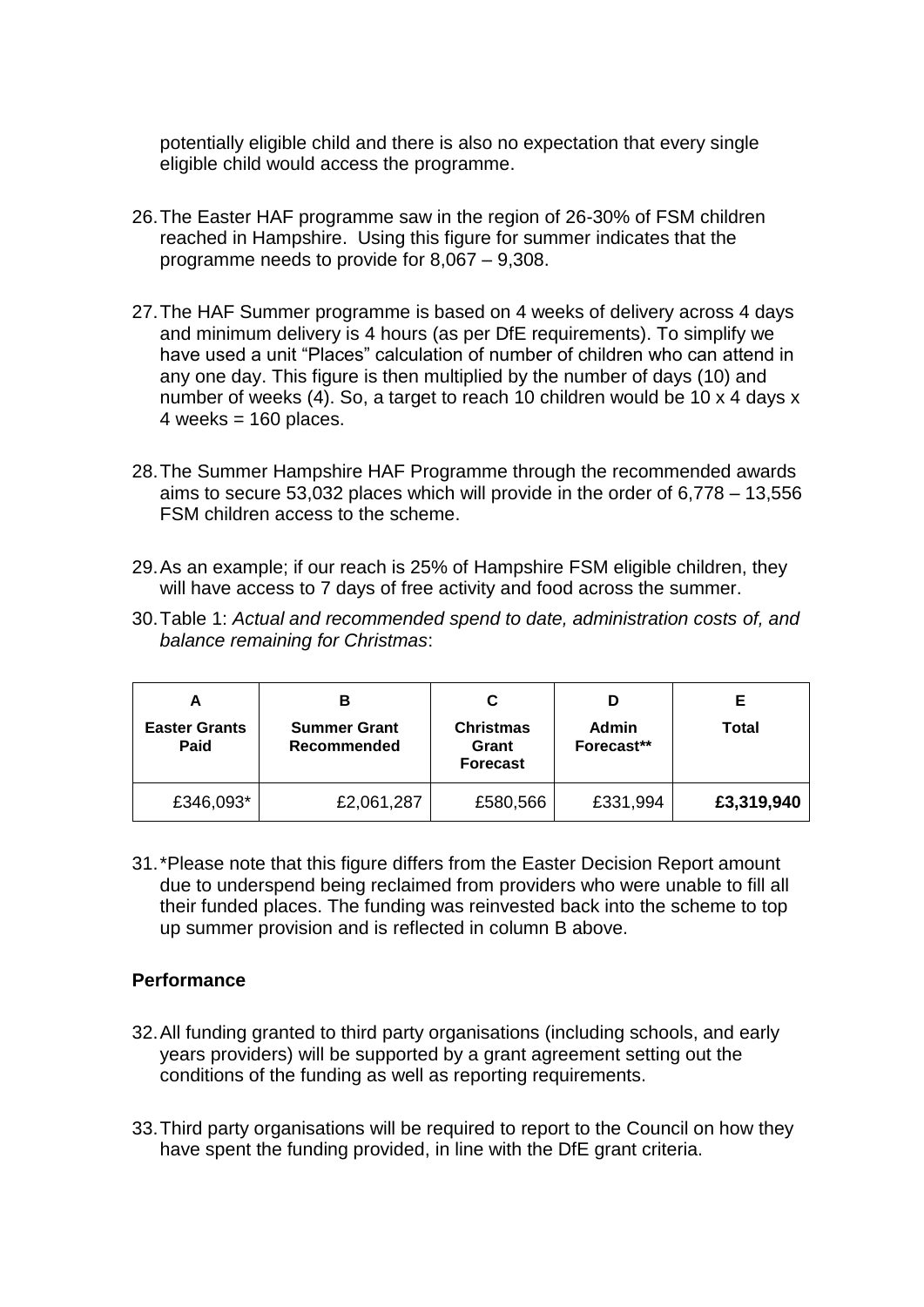- 34.The Council has developed a monitoring approach which will embed and drive quality from the outset of the project. Monitoring is completed in three phases with the first being a self-assessment process mapping provider planning against HAF standards.
- 35.In phase two, Council officers will review, assess, and evidence the selfassessment, challenging providers where needed and highlighting and sharing exemplar practice. Phase two will include monitoring visits and cumulates in a HAF profile and score.
- 36.The final phase will pull together qualitative data in which Council officers will seek the views of children and participating families. In this phase will identify and highlight the most significant changes made to individuals, families and communities. This will form the basis for our own evaluation by the DfE.
- 37.In terms of Christmas provision, a range of proposals are being tested with key stakeholders such as families, schools and Family Support Service colleagues to ensure that any commissioned offer meets need.

### **Consultation and Equalities**

- 38. These grants will have a positive impact on the following protected characteristics:
	- Age children and young people and their families will benefit from these grants.
	- Disability services provided will be inclusive.
- 39. The grants will also have a positive impact on rural and poverty considerations as provision will be targeted where there are currently gaps in rural areas and provision will be free of charge to benefits eligible free school meals children.

### **Other Key Issues**

40.As part of the application process, organisations were asked to detail their Covid risk assessments. They were also asked to provide contingencies to their delivery plans should face to face sessions not be possible. Online activities and resources, and home food deliveries will enable organisations to mitigate against further restrictions if necessary, whilst still offering a level of support to eligible children and their families.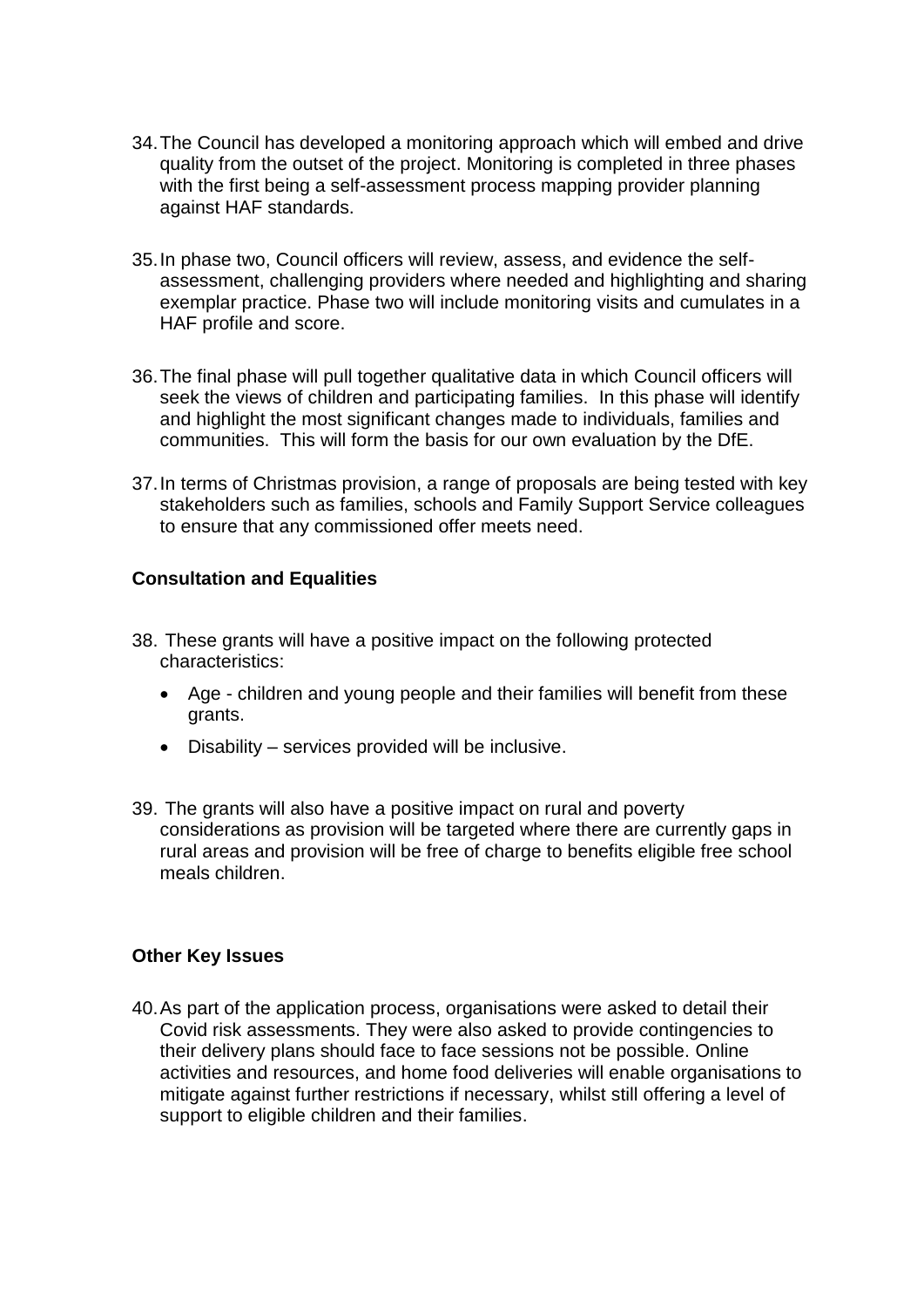### **Conclusions**

- 41.It is recommended that the Executive Lead Member for Children's Services approves the award of HAF Summer grants to the organisations identified in Appendix 1 to this report up to a total value of £2,061,286.60.
- 42.It is recommended that the Executive Lead Member for Children's Services delegates approval to the Director of Children's Services to approve the reallocation of any HAF remaining or underspent funds to organisations delivering services that meet the criteria of the grant set out in paragraph 19, in consultation with the Executive Lead Member; this may include new grants to partner organisations to supplement the HAF Summer offer at schemes where gaps are identified at a local level.

### **Climate Change**

- 43.Hampshire County Council utilises two decision-making tools to assess the carbon emissions and resilience impacts of its projects and decisions. These tools provide a clear, robust, and transparent way of assessing how projects, policies and initiatives contribute towards the County Council's climate change targets of being carbon neutral and resilient to the impacts of a 2℃temperature rise by 2050. This process ensures that climate change considerations are built into everything the Authority does.
- 44.The decision is essentially strategic/administrative in nature and does not have any climate change considerations.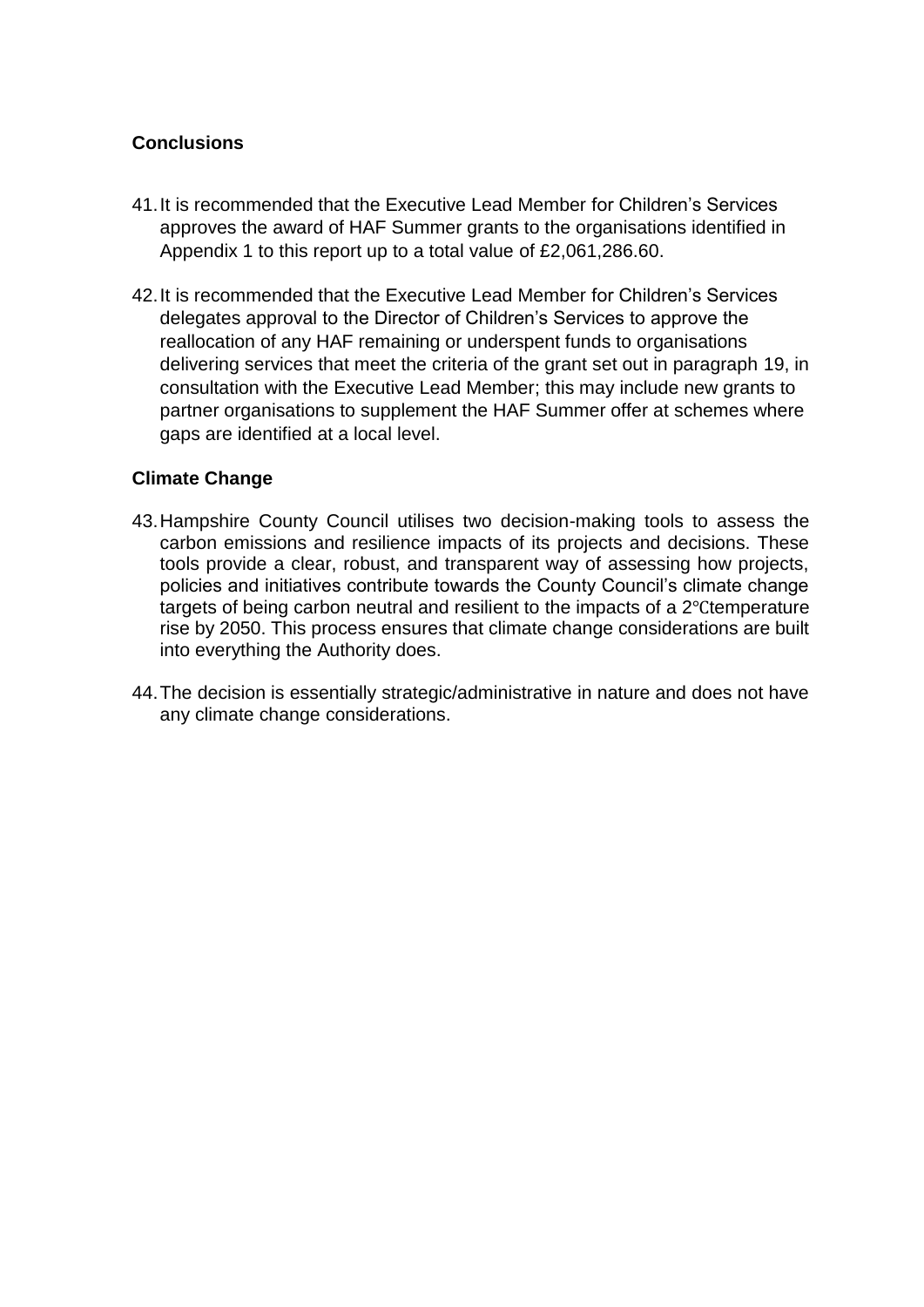## **Appendix 1 – Recommended HAF Grant Awards**

# **Grant Type A – Places in existing or new clubs/schemes**

## **Basingstoke**

| Organisation                     | <b>Project Title</b>                                                   | Age<br>Range      | Grant<br><b>Recommend</b><br>ation | <b>Number</b><br>of places |
|----------------------------------|------------------------------------------------------------------------|-------------------|------------------------------------|----------------------------|
| 1. ActiveMe<br>360               | ActiveMe360                                                            | $5 - 12$<br>years | £31,000                            | 1000                       |
| Planet<br>2.<br>Education        | <b>Planet Education - Chalk Ridge</b>                                  | $5 - 12$<br>years | £5,600                             | 200                        |
| 3.<br>Planet<br>Education        | <b>Planet Education - Marnell</b>                                      | $5 - 12$<br>years | £4,200                             | 130                        |
| <b>Sport Xtra</b><br>4.          | Sports Xtra Summer Holiday<br>Programme 2021                           | $5 - 11$<br>years | £22,050                            | 600                        |
| 5.<br>Magna                      | Magna Camps HAF Project<br>St Anne's                                   | $5 - 12$<br>years | £13,040                            | 400                        |
| Magna<br>6.                      | Hatch Warren Infant and Junior<br>School                               | $5 - 11$<br>years | £13,040                            | 400                        |
| Isis Out of<br>7.<br>School      | Isis Out of School Club                                                | $4 - 14$<br>years | £38,500                            | 1250                       |
| 8.<br>Get<br>Active<br>Sport     | Get Active Sports Summer HAF<br>Camp Winklebury                        | $5 - 14$<br>years | £18,240                            | 600                        |
| Get<br>9.<br>Active<br>Sport     | Get Active Sports Summer HAF<br>Camp Aldworth                          | $5 - 14$<br>years | £18,240                            | 600                        |
| 10. Active<br>365/Premi<br>er Ed | <b>Premier Education Holiday</b><br>Camp @ Vyne School,<br>Basingstoke | $5 - 11$<br>years | £28,250                            | 1000                       |
| <b>Total</b>                     |                                                                        |                   | £192,160                           | 6180                       |

### **East Hants**

| Organisation                | <b>Project Title</b>      | Age<br>Range      | Grant<br>Recom<br>mendati<br>on | <b>Number of</b><br>places |
|-----------------------------|---------------------------|-------------------|---------------------------------|----------------------------|
| 11. Active8<br><b>Minds</b> | <b>Active8 Minds</b>      | $5 - 12$<br>years | £15,000                         | 600                        |
| 12. KOOSA                   | <b>KOOSA</b>              | $4 - 13$<br>vears | £20,280                         | 600                        |
| 13. CM Sport                | CM Sports HAF partnership | $5 - 11$<br>vears | £42,000                         | 1200                       |
| Total                       |                           |                   | £77,280                         | 2400                       |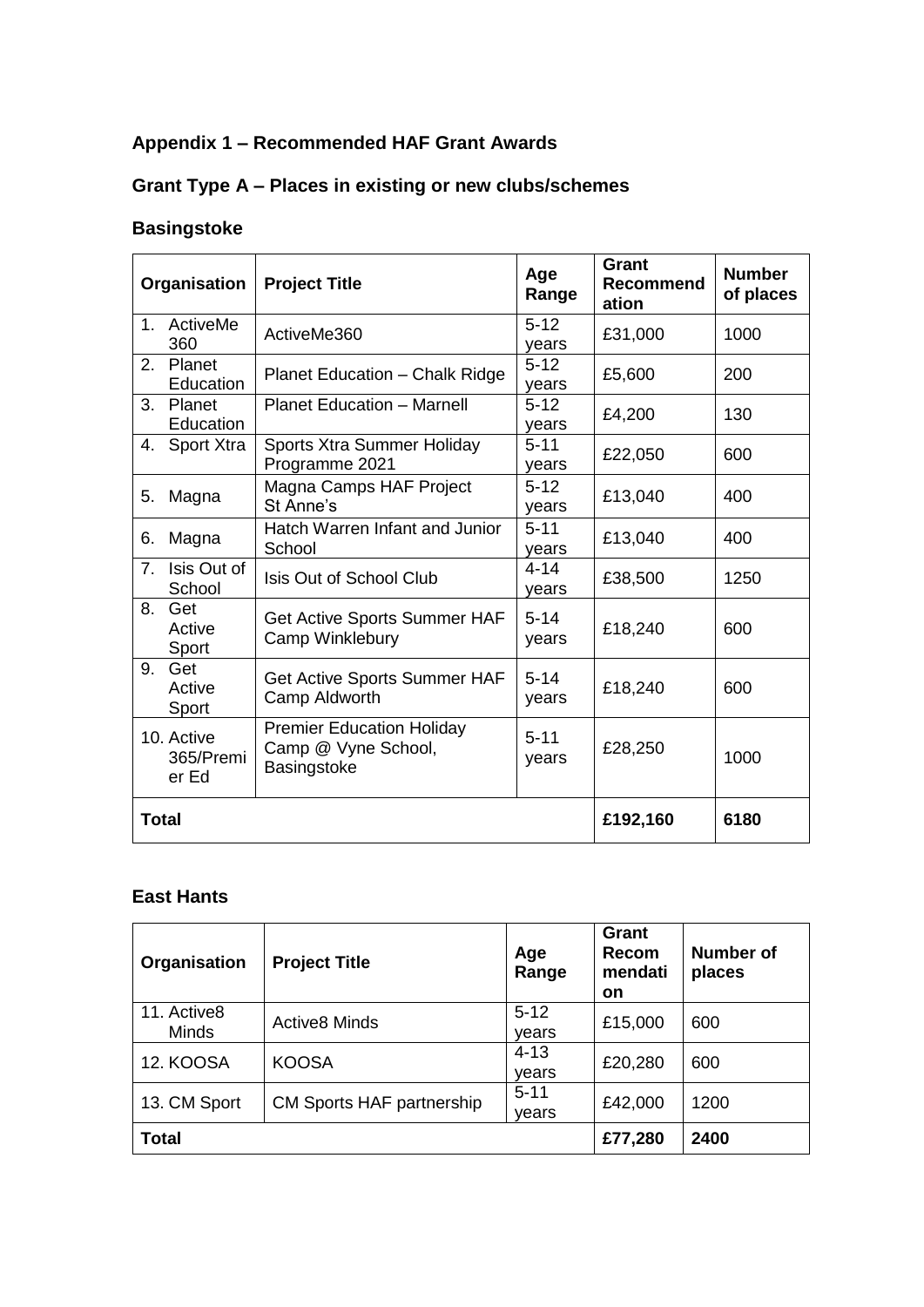# **Eastleigh**

| Organisation                                         | <b>Project Title</b>                   | Age<br>Range      | Grant<br>Recommenda<br>tion | <b>Number</b><br>оf<br>places |
|------------------------------------------------------|----------------------------------------|-------------------|-----------------------------|-------------------------------|
| 14. Globe Fit                                        | Globe Fit                              | $5 - 12$<br>vears | £13,400                     | 400                           |
| 15. Mountbatten<br><b>School Services</b><br>Limited | <b>Personal Best</b>                   | $5 - 12$<br>years | £29,600                     | 800                           |
| 16. Premier Sports<br><b>Bournemouth</b>             | <b>Premier Sports</b><br>Bournemouth   | $5-12$<br>vears   | £20,625                     | 750                           |
| 17. ActiveMe360                                      | ActiveMe360                            | $5 - 16$<br>vears | £37,200                     | 1200                          |
| 18. Creative Kidz                                    | <b>Creative Kidz</b>                   | $4 - 12$<br>vears | £21,471                     | 600                           |
| 19. JC Sports<br>Development                         | Multi-Activity fun days<br>(Hedge End) | $4 - 14$<br>vears | £4,982.40                   | 180                           |
| Total                                                |                                        |                   | £127,278.40                 | 3930                          |

### **Fareham**

| Organisation                     | <b>Project Title</b>                                  | Age<br>Range      | Grant<br>Recomme<br>ndation | Number of<br>places |
|----------------------------------|-------------------------------------------------------|-------------------|-----------------------------|---------------------|
| 20. Globe Fit                    | Globe Fit                                             | $5 - 12$<br>vears | £10,050                     | 300                 |
| 21. CM Sport                     | CM Sports HAF partnership                             | $5 - 11$<br>years | £21,000                     | 600                 |
| 22. Active for All               | Active for All                                        | $5 - 11$<br>vears | £10,000                     | 400                 |
| 23. Castle Early<br><b>Birds</b> | <b>Castle Early Birds</b>                             | $5 - 11$<br>years | £8,910                      | 300                 |
| 24. Growing<br><b>Places</b>     | Growing Places @<br>Oakmeadow                         | $4 - 11$<br>vears | £7,000                      | 200                 |
| 25. Growing<br><b>Places</b>     | Growing Places @ Little<br><b>Acorns Holiday Club</b> | $4 - 11$<br>vears | £7,000                      | 200                 |
| 26. YMCA<br>Fairthorne<br>Manor  | YMCA Fairthorne Manor<br><b>HAF Summer 2021</b>       | $5 - 16$<br>years | £9,538                      | 250                 |
| Total                            |                                                       |                   | £73,498                     | 2250                |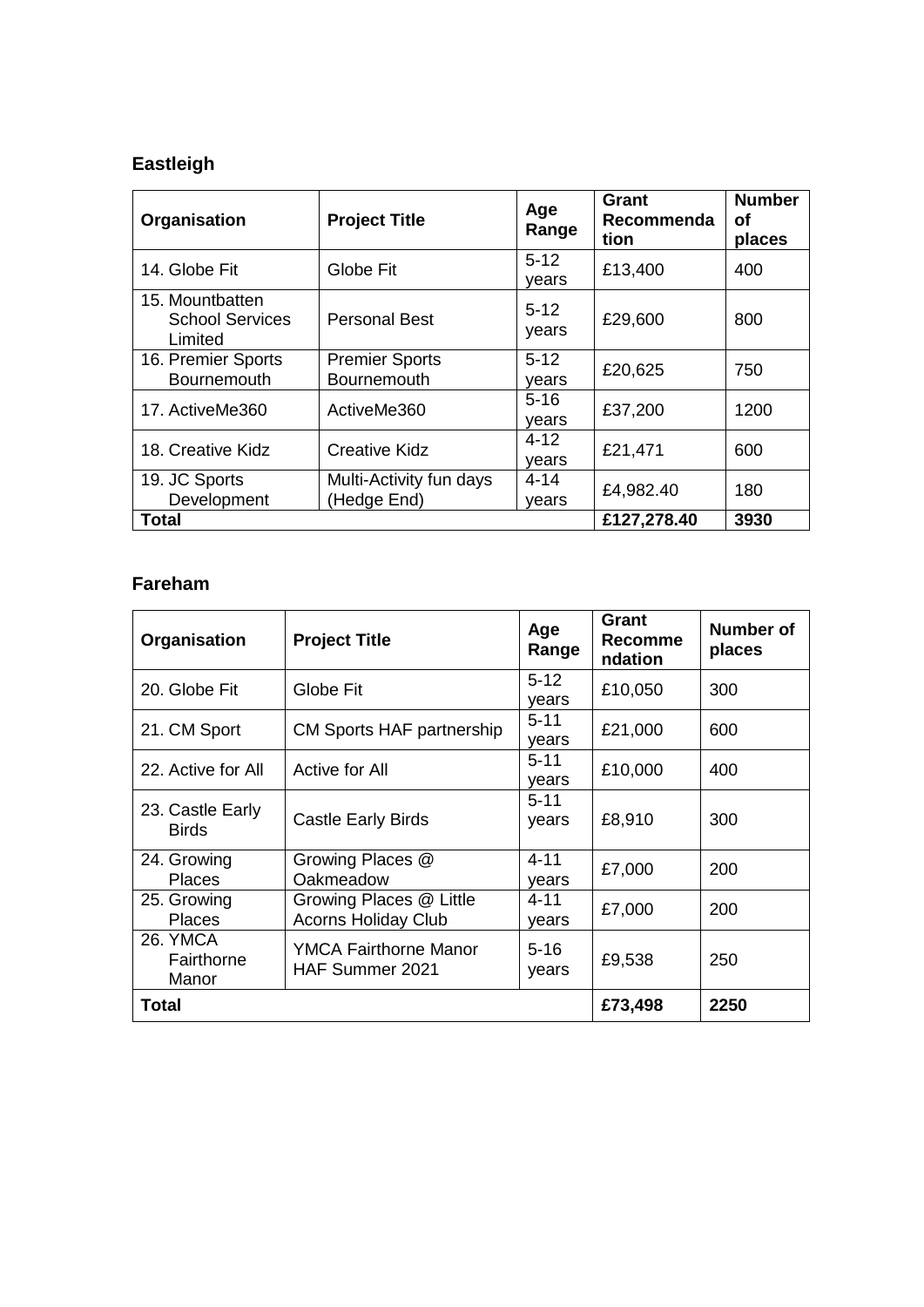## **Gosport**

| Organisation                                            | <b>Project Title</b>                                          | Age<br>Range      | Grant<br><b>Recomme</b><br>ndation | <b>Number of</b><br>places |
|---------------------------------------------------------|---------------------------------------------------------------|-------------------|------------------------------------|----------------------------|
| 27. Globe Fit                                           | Globe Fit                                                     | $5 - 12$<br>years | £13,400                            | 400                        |
| 28. Mountbatten<br>School<br><b>Services</b><br>Limited | <b>Personal Best</b>                                          | $5 - 12$<br>years | £36,900                            | 1000                       |
| 29. Premier Sports<br><b>Bournemouth</b>                | <b>Premier Sports</b><br>Bournemouth - Gomer                  | $5-12$<br>vears   | £13,750                            | 500                        |
| 30. Premier Sports<br><b>Bournemouth</b>                | <b>Premier Sports</b><br>Bournemouth - Rowner                 | $5 - 12$<br>vears | £13,750                            | 500                        |
| 31. CM Sport                                            | CM Sports HAF partnership                                     | $5 - 11$<br>vears | £22,750                            | 650                        |
| 32. Woodpeckers                                         | Woodpeckers<br>at Brune Park<br><b>Holiday Play</b><br>Scheme | $4 - 14$<br>years | £19,250                            | 500                        |
| <b>Total</b>                                            |                                                               | £119,800          | 3550                               |                            |

### **Hart**

| Organisation | <b>Project Title</b>                | Age<br>Range      | <b>Grant</b><br><b>Recommend</b><br>ation | <b>Number</b><br>οf<br>places |
|--------------|-------------------------------------|-------------------|-------------------------------------------|-------------------------------|
| 33. KOOSA    | KOOSA Court Moor School,<br>Fleet   | $4 - 13$<br>vears | £20,280                                   | 600                           |
| 34. KOOSA    | <b>KOOSA Hook Infants</b><br>School | $4 - 13$<br>vears | £20,280                                   | 600                           |
| <b>Total</b> |                                     |                   | £40,560                                   | 1200                          |

### **Havant**

| Organisation                      | <b>Project Title</b>                                   | Age<br>Range      | Grant<br><b>Recommend</b><br>ation | <b>Number</b><br>οf<br>places |
|-----------------------------------|--------------------------------------------------------|-------------------|------------------------------------|-------------------------------|
| 35. Active8 Minds                 | <b>Active8 Minds Emsworth</b><br><b>Primary School</b> | $5-12$<br>vears   | £10,000                            | 400                           |
| 36. Active8 Minds                 | <b>Active8 Minds Berewood</b><br>School, Waterlooville | $5-12$<br>vears   | £10,000                            | 400                           |
| 37. Freedom<br>School<br>Holidays | Freedom Purbrook School                                | $7 - 11$<br>years | £35,500                            | 1000                          |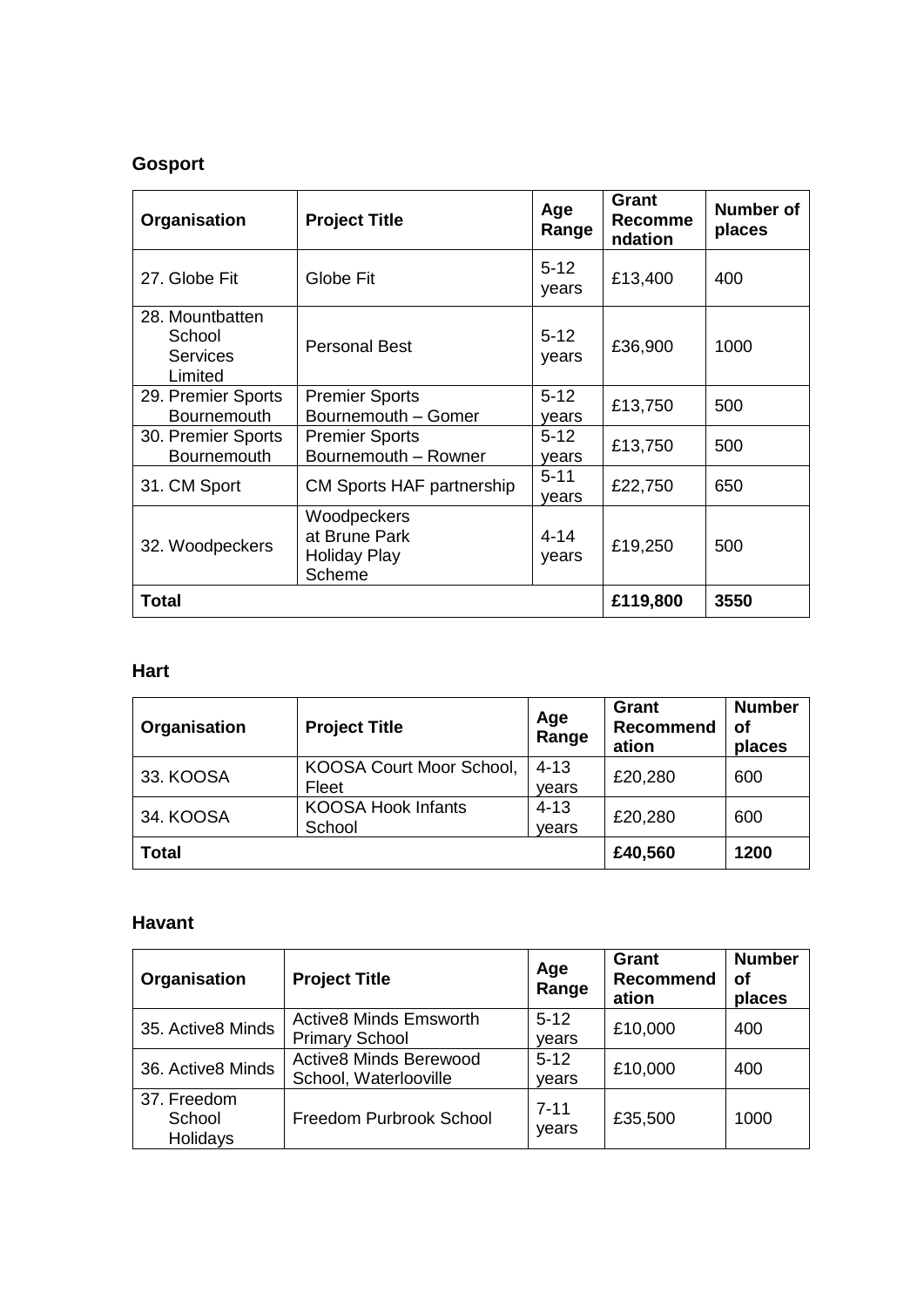| 38. Freedom<br>School<br>Holidays                                          | <b>Freedom Sharps Copse</b><br>School             | $5 - 11$<br>years | £22,720  | 640  |
|----------------------------------------------------------------------------|---------------------------------------------------|-------------------|----------|------|
| 39. OSCA                                                                   | <b>OSCA Childcare Ltd</b><br>Mengham School       | $4 - 11$<br>vears | £7,600   | 200  |
| 40. CM Sport                                                               | CM Sports HAF partnership                         | $5 - 11$<br>vears | £94,000  | 2700 |
| 41. Denmead<br>Infant<br>Wraparound<br>care* (Havant<br>for<br>population) | Denmead Infant Wraparound<br>care                 | $4 - 11$<br>years | £19,140  | 580  |
| 42. Growing<br><b>Places</b>                                               | Growing Places @ Mill Hill<br><b>Holiday Club</b> | $4 - 11$<br>years | £21,000  | 600  |
| 43. Oaklands                                                               | <b>School Holiday Provision</b>                   | $9 - 16$<br>vears | £21,156  | 600  |
| Total                                                                      |                                                   |                   | £241,116 | 7120 |

## **New Forest**

| Organisation                             | <b>Project Title</b>                                          | Age<br>Range      | Grant<br><b>Recommend</b><br>ation | <b>Number</b><br>οf<br>places |
|------------------------------------------|---------------------------------------------------------------|-------------------|------------------------------------|-------------------------------|
| 44. Globe Fit                            | Globe Fit                                                     | $5 - 12$<br>years | £13,400                            | 400                           |
| 45. Activate                             | <b>Active Management</b><br>Noadswood                         | $5 - 14$<br>years | £22,440                            | 680                           |
| 46. Activate                             | Active Management<br>Ringwood                                 | $5 - 14$<br>vears | £26,660                            | 800                           |
| 47. Premier Sports<br><b>Bournemouth</b> | <b>Premier Sports</b><br><b>Bournemouth New Milton</b>        | $5 - 12$<br>vears | £20,625                            | 750                           |
| 48. Premier Sports<br><b>Bournemouth</b> | <b>Premier Sports</b><br>Bournemouth Ashleigh                 | $5 - 12$<br>years | £20,625                            | 750                           |
| 49. Planet<br>Education                  | <b>Planet Education</b>                                       | $5 - 12$<br>years | £11,620                            | 415                           |
| 50. New Forest<br>Childcare              | <b>NFCC Holiday Club</b><br>Abbotswood                        | $4 - 11$<br>years | £9,137.50                          | 250                           |
| 51. New Forest<br>Childcare              | NFCC Holiday Club Oakfield                                    | $4 - 11$<br>years | £9,137.50                          | 250                           |
| 52. Active for All                       | Active for All                                                | $5 - 11$<br>vears | £15,000                            | 600                           |
| 53. DJF Multisport                       | <b>Summer Holidays Sports</b><br>and Healthy Eating Provision | $5 - 12$<br>years | £12,150                            | 300                           |
| 54. JC Sports<br>Development             | Multi-Activity fun days<br>Highcliffe                         | $4 - 14$<br>years | £4,982.40                          | 180                           |
| 55. JC Sports<br>Development             | Multi-Activity fun days<br>Testwood                           | $4 - 14$<br>years | £4,982.40                          | 180                           |
| 56. JC Sports<br>Development             | Multi-Activity fun days<br>Fordingbridge                      | $4 - 14$<br>years | £4,982.40                          | 180                           |
| <b>Total</b>                             |                                                               |                   | £175,742.20                        | 5735                          |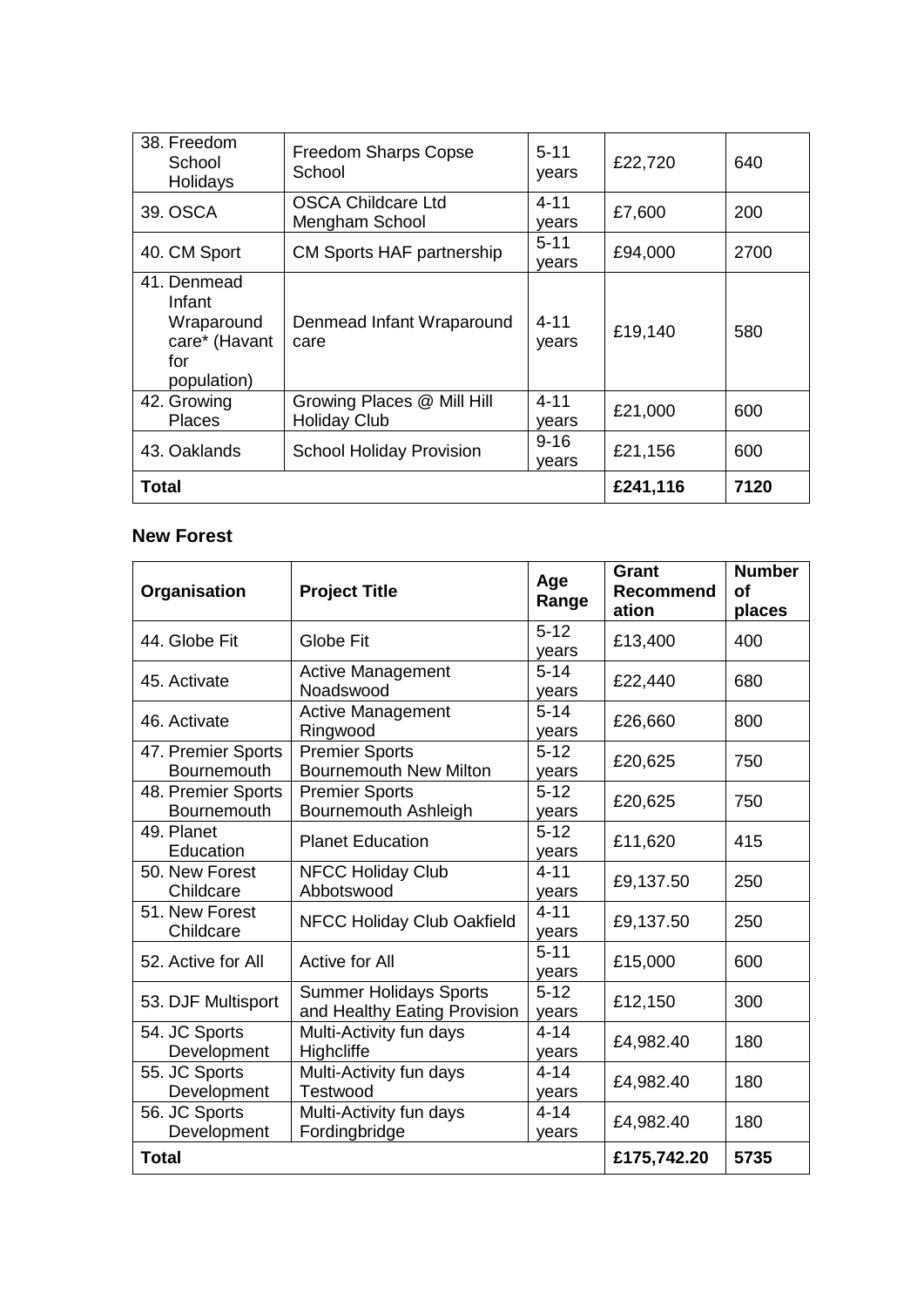## **Rushmoor**

| Organisation                                            | <b>Project Title</b>                                       | Age<br>Range      | Grant<br>Recomme<br>ndation | <b>Number</b><br>οf<br>places |
|---------------------------------------------------------|------------------------------------------------------------|-------------------|-----------------------------|-------------------------------|
| 57. Casa Club                                           | Casa Club                                                  | $4 - 12$<br>vears | £10,500                     | 300                           |
| 58. Magna                                               | Cove School                                                | $5 - 14$<br>vears | £32,600                     | 1000                          |
| 59. KOOSA                                               | <b>KOOSA</b>                                               | $4 - 13$<br>vears | £20,280                     | 600                           |
| 60. CM Sport                                            | <b>CM Sports HAF partnership</b>                           | $5 - 11$<br>vears | £21,000                     | 600                           |
| 61. Physical<br>Development<br>Ltd/Premier<br>Education | Premier Multi-Activity Camp,<br><b>Walsh Junior School</b> | $5 - 11$<br>years | £25,875                     | 750                           |
| <b>Total</b>                                            |                                                            |                   | £110,225                    | 3250                          |

## **Test Valley**

| Organisation                                         | <b>Project Title</b>                                | Age<br>Range      | Grant<br><b>Recomme</b><br>ndation | <b>Number</b><br>Οf<br>places |
|------------------------------------------------------|-----------------------------------------------------|-------------------|------------------------------------|-------------------------------|
| 62. Globe Fit                                        | Globe Fit                                           | $5 - 12$<br>vears | £13,400                            | 400                           |
| 63. Mountbatten<br><b>School Services</b><br>Limited | <b>Personal Best</b>                                | $6 - 12$<br>years | £16,200                            | 500                           |
| 64. Planet Education                                 | <b>Planet Education Smanell</b>                     | $5-12$<br>vears   | £11,200                            | 400                           |
| 65. Planet Education                                 | <b>Planet Education Andover</b><br>Leisure Centre   | $5 - 12$<br>vears | £13,800                            | 400                           |
| 66. Your Sport<br>Education                          | <b>Your Sports Education</b><br><b>Holiday Club</b> | 4-12<br>vears     | £8,100                             | 300                           |
| 67.360 Degrees<br>Sport                              | 360 Holiday and food camps<br>Romsey                | $5-14$<br>vears   | £13,650                            | 520                           |
| 68.360 Degrees<br>Sport                              | 360 Holiday and food camps<br>Wallop                | $5 - 14$<br>vears | £7,875                             | 300                           |
| Total                                                |                                                     |                   | £84,225                            | 2820                          |

## **Winchester**

| Organisation | <b>Project Title</b> | Age<br>Range | Grant<br>Recommend<br>ation | <b>Number</b><br>Οl<br>places |
|--------------|----------------------|--------------|-----------------------------|-------------------------------|
|--------------|----------------------|--------------|-----------------------------|-------------------------------|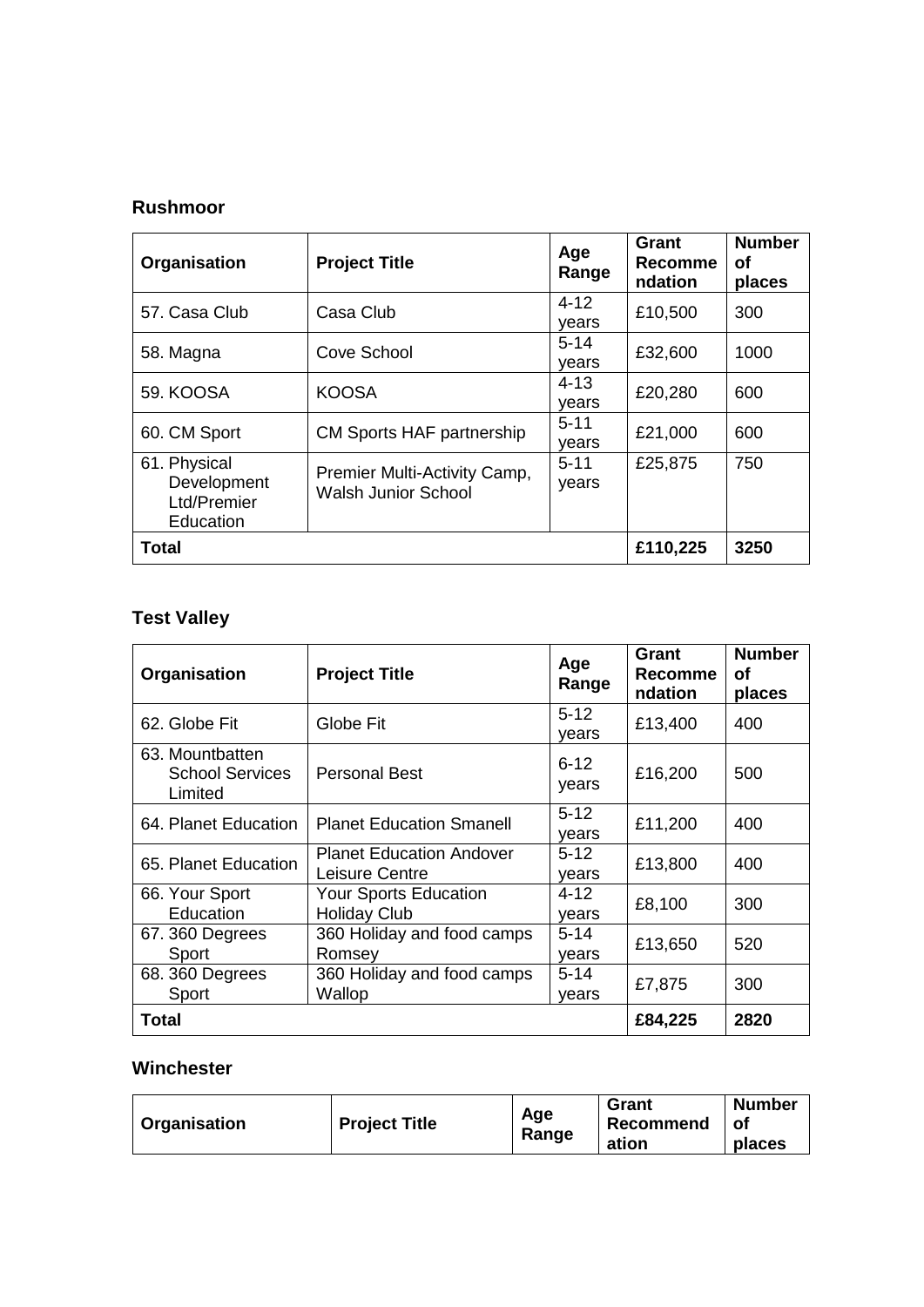| 69. ActiveMe360                    | ActiveMe360                      | $4 - 16$<br>vears  | £31,000  | 1000 |
|------------------------------------|----------------------------------|--------------------|----------|------|
| 70. Integr8 Dance                  | Integr8 Dance                    | $5 - 11$<br>vears  | £19,500  | 600  |
| 71. Integr8 Dance                  | Integr8 Dance                    | $11 - 16$<br>vears | £13,000  | 400  |
| 72. The Caroll Centre              | <b>The Caroll Centre</b>         | $5 - 11$<br>vears  | £14,880  | 480  |
| 73. Alresford Youth<br>Association | <b>Alresford Holiday</b><br>club | $4 - 11$<br>vears  | £15,350  | 400  |
| 74. 360 Degrees Sport              | 360 Holiday and food<br>camps    | $5 - 14$<br>vears  | £12,600  | 480  |
| Total                              |                                  |                    | £106,330 | 3360 |

## **Grant Type B – Family/Community/Youth Events/Activities**

### **Basingstoke**

| Organisation                        | <b>Project Title</b>                | <b>Age Range</b>   | Grant<br><b>Recommen</b><br>dation | <b>Numb</b><br>er of<br>places |
|-------------------------------------|-------------------------------------|--------------------|------------------------------------|--------------------------------|
| 75. Westside<br>Community<br>Centre | <b>Westside Community</b><br>Centre | 5-11 years         | £24,960                            | 640                            |
| 76. Personal Best                   | <b>Hampshire Teens</b><br>Project   | $11 - 15$<br>vears | £28,160                            | 480                            |
| 77. Cook Stars                      | <b>Cook Stars</b><br>Basingstoke    | $10 - 16$<br>vears | £7,434                             | $0^*$                          |
| Total                               |                                     |                    | £60,554                            | 1120                           |

**\***This project will support the HAF nutritional education requirement across a number of schemes.

## **East Hants**

| Organisation      | <b>Project Title</b>              | Age<br>Range       | Grant<br><b>Recommend</b><br>ation | <b>Number</b><br>οf<br>places |
|-------------------|-----------------------------------|--------------------|------------------------------------|-------------------------------|
| 78. Personal Best | <b>Hampshire Teens</b><br>Project | $11 - 15$<br>vears | £28,160                            | 480                           |
| 79. RCS/PCS       | <b>Family Days</b>                | All                | £46,289.80                         | 210                           |
| <b>Total</b>      |                                   |                    | £74,449.80                         | 690                           |

## **Eastleigh**

| Organisation          | <b>Project Title</b>         | Age<br>Range       | Grant<br>Recommend<br>ation | <b>Number</b><br>οf<br>places |
|-----------------------|------------------------------|--------------------|-----------------------------|-------------------------------|
| 80. The Point Theatre | The Point Theatre,<br>Summer | $11 - 16$<br>vears | £1,687.50                   | 75                            |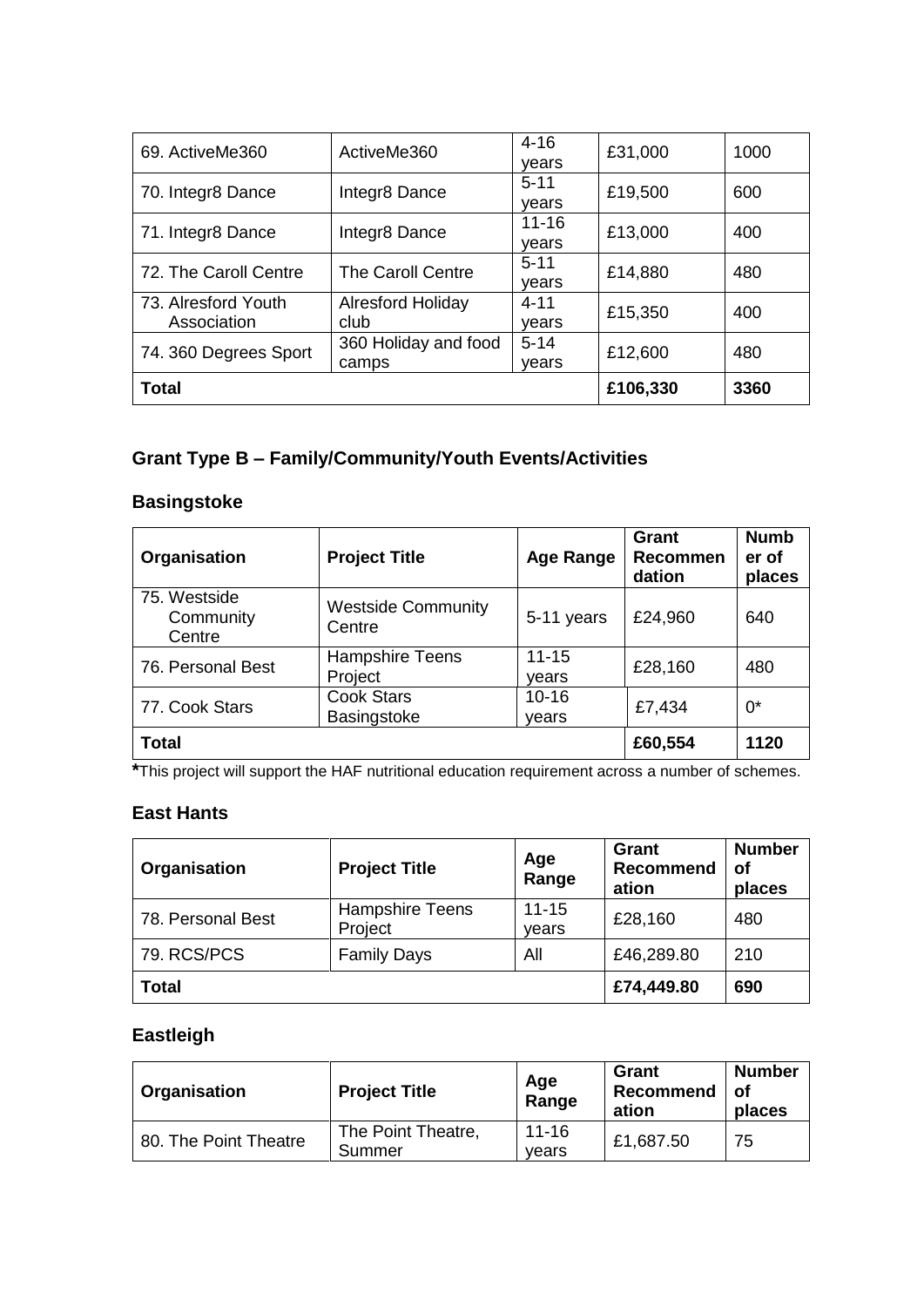| 81. The Point Theatre | <b>Itchen Valley Country</b><br>Park, Summer<br>Programme                    | $3 - 10$<br>years  | £6,437.50 | 350  |
|-----------------------|------------------------------------------------------------------------------|--------------------|-----------|------|
| 82. Personal Best     | <b>Hampshire Teens</b><br>Project Stoneham and<br><b>Energy Youth Centre</b> | $11 - 15$<br>years | £28,160   | 480  |
| 83. Personal Best     | Hampshire Teens<br><b>Project Kings</b><br>Community Church,<br>Hedge End    | $11 - 15$<br>years | £28,160   | 480  |
| <b>Total</b>          |                                                                              |                    | £64,445   | 1385 |

## **Fareham**

| Organisation   | <b>Project Title</b> | Age<br>Range           | <b>Grant</b><br><b>Recommend</b><br>ation | <b>Number</b><br>оf<br>places |
|----------------|----------------------|------------------------|-------------------------------------------|-------------------------------|
| 84. Y Services | Y4U @ Titchfield     | $11 - 16$<br>year olds | £7,904                                    | 320                           |
| 85. RCS/PCS    | <b>Family Days</b>   | $4 - 16$<br>vears      | £46,289.80                                | 210                           |
| <b>Total</b>   |                      |                        | £54,193.80                                | 530                           |

# **Gosport**

| Organisation     | <b>Project Title</b>                                                       | Age<br>Range       | Grant<br><b>Recommend</b><br>ation | <b>Number</b><br>оf<br>places |
|------------------|----------------------------------------------------------------------------|--------------------|------------------------------------|-------------------------------|
| 86. Motiv8 South | Let's Get Connected<br><b>Summer Activity</b><br>Programme                 | $7 - 16$<br>years  | £25,600                            | 640                           |
| 87. Motiv8 South | Let's Get Connected<br>Summer Passport-<br>Community activity<br>provision | $11 - 16$<br>years | £9,120                             | 240                           |
| 88. Motiv8 South | Let's Get Connected -<br><b>Family Cook sessions</b>                       | $7 - 11$<br>vears  | £1,600                             | 40                            |
| 89. Motiv8 South | Kings Camp                                                                 | 11-16<br>vears     | £11,400                            | 300                           |
| 90. Motiv8 South | <b>Hampshire Libraries</b>                                                 | $7 - 16$<br>vears  | £3,912                             | 100                           |
| 91. Y Services   | Y4U @ Elson                                                                | 11-16<br>year olds | £7,904                             | 320                           |
| Total            |                                                                            |                    | £59,536                            | 1640                          |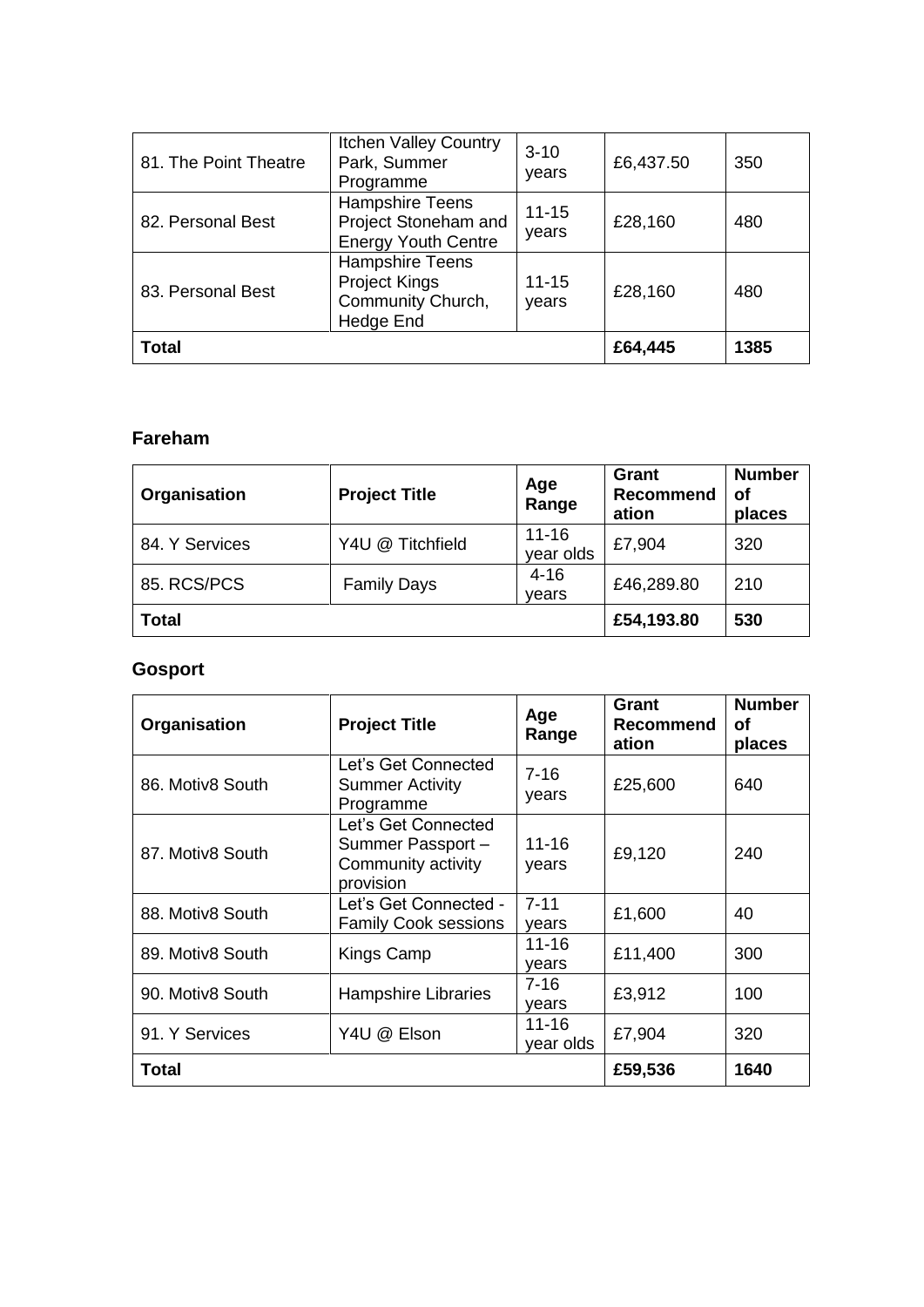## **Hart**

| Organisation      | <b>Project Title</b>                                                                           | Age<br>Range       | Grant<br><b>Recommend</b><br>ation | <b>Number</b><br>οf<br>places |
|-------------------|------------------------------------------------------------------------------------------------|--------------------|------------------------------------|-------------------------------|
| 92. Personal Best | <b>Hampshire Teens</b><br>Project, Calthorpe<br>School and Crookham<br><b>Community Centre</b> | $11 - 15$<br>years | £28,160.00                         | 480                           |

### **Havant**

| Organisation                                                 | <b>Project Title</b>                                     | Age<br>Range       | Grant<br><b>Recommend</b><br>ation | <b>Number</b><br>оf<br>places |
|--------------------------------------------------------------|----------------------------------------------------------|--------------------|------------------------------------|-------------------------------|
| 93. Hayling Island<br><b>Community Centre</b><br>Association | Hayling Island<br><b>Community Centre</b><br>Association | $0 - 16$<br>years  | £36,480                            | 960                           |
| 94. Motiv8 Havant                                            | <b>Motivate Summer</b><br>Activities                     | $11 - 17$<br>vears | £3,840                             | 96                            |
| 95. RCS/PCS                                                  | <b>Family Days</b>                                       | $4 - 16$<br>vears  | £46,289.80                         | 210                           |
| 96. RCS/PCS                                                  | Teen Days                                                | $11 - 16$<br>vears | £29,384                            | 512                           |
| <b>Total</b>                                                 |                                                          |                    | £115,993.80                        | 1778                          |

## **New Forest**

| Organisation                     | <b>Project Title</b>                              | Age<br>Range           | Grant<br><b>Recommend</b><br>ation | <b>Number</b><br>οf<br>places |
|----------------------------------|---------------------------------------------------|------------------------|------------------------------------|-------------------------------|
| 97. Hampshire Outdoor<br>Centres | <b>Hampshire Outdoors</b><br>Centres<br>Calshot   | $7 - 16$<br>years      | £9,448                             | 192                           |
| 98. Hampshire Outdoor<br>Centres | <b>Hampshire Outdoors</b><br>Centres<br>Tile Barn | $7 - 16$<br>years      | £14,080                            | 320                           |
| 99. St Barbe Museum              | <b>St Barbe</b>                                   | <b>Families</b>        | £5,434.00                          | 180                           |
| St Barbe<br>100.<br>Museum       | <b>St Barbe</b>                                   | $11 - 16$<br>year olds | £5,434.00                          | 80                            |
| <b>RCS/PCS</b><br>101.           | <b>Family Days</b>                                | $4 - 16$<br>vears      | £46,289.80                         | 210                           |
| <b>Total</b>                     |                                                   |                        | £80,685.80                         | 982                           |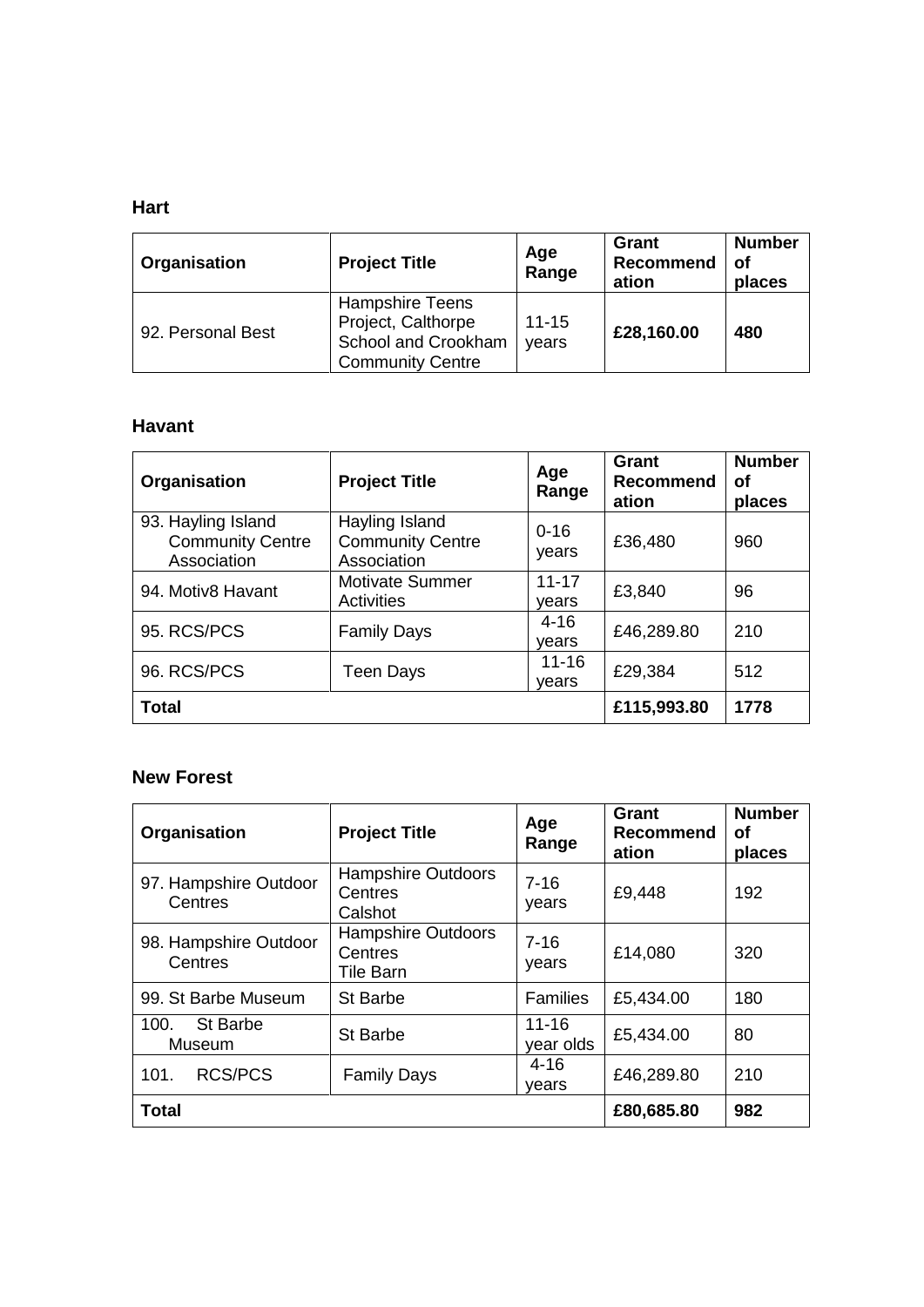### **Rushmoor**

| Organisation                                | <b>Project Title</b>                                       | Age<br>Range      | Grant<br><b>Recommend</b><br>ation | <b>Number</b><br>οf<br>places |
|---------------------------------------------|------------------------------------------------------------|-------------------|------------------------------------|-------------------------------|
| Hamsphire<br>102.<br><b>Outdoor Centres</b> | <b>Hampshire Outdoors</b><br>Centres<br><b>Runways End</b> | $7 - 16$<br>years | £14,080                            | 320                           |
| 103.<br>Grange<br><b>Community Junior</b>   | Connect4summer                                             | $4 - 16$<br>vears | £24,000                            | 480                           |
| <b>Total</b>                                |                                                            |                   | £38,080                            | 800                           |

# **Test Valley**

|              | Organisation         | <b>Project Title</b>              | Age<br>Range       | Grant<br><b>Recommend</b><br>ation | <b>Number</b><br>оf<br>places |
|--------------|----------------------|-----------------------------------|--------------------|------------------------------------|-------------------------------|
| 104.         | <b>Personal Best</b> | <b>Hampshire Teens</b><br>Project | $11 - 15$<br>vears | £28,160                            | 480                           |
| 105.         | <b>RCS/PCS</b>       | <b>Family Days</b>                | $4 - 16$<br>vears  | £46,289.80                         | 210                           |
| 106.         | <b>RCS/PCS</b>       | Teen Days                         | $11 - 16$<br>vears | £29,384                            | 512                           |
| <b>Total</b> |                      |                                   |                    | £103,833.80                        | 1202                          |

## **Winchester**

|              | Organisation         | <b>Project Title</b>              | Age<br>Range                | <b>Grant</b><br><b>Recommend</b><br>ation | <b>Number</b><br>οf<br>places |
|--------------|----------------------|-----------------------------------|-----------------------------|-------------------------------------------|-------------------------------|
| 107.         | Integr8 Dance        | Integr8 Dance                     | All ages<br>and<br>families | £4,950.00                                 | 150                           |
| 108.         | <b>Personal Best</b> | <b>Hampshire Teens</b><br>Project | $11 - 15$<br>years          | £28,160.00                                | 480                           |
| <b>Total</b> |                      |                                   |                             | £33,110                                   | 630                           |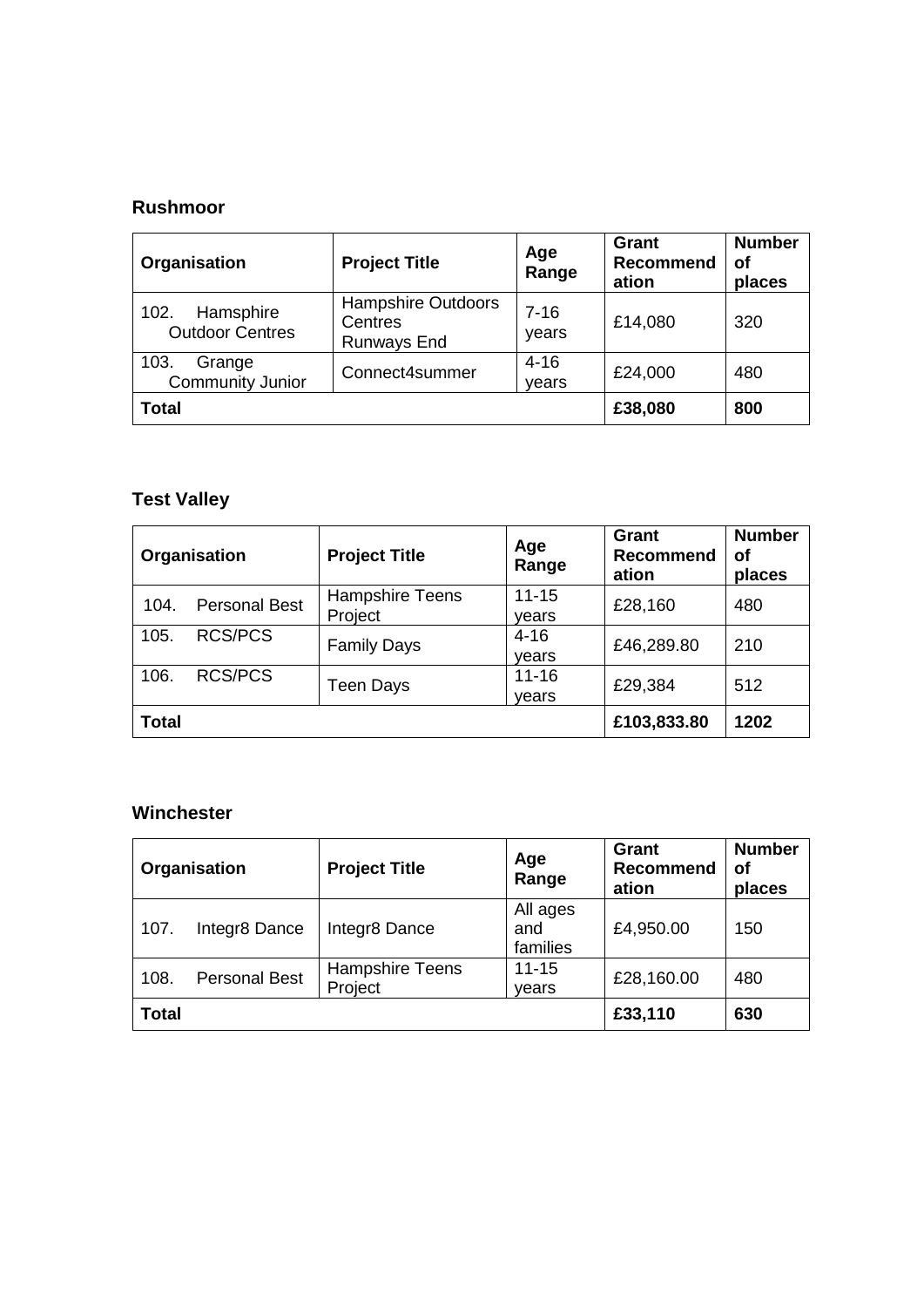### **REQUIRED CORPORATE AND LEGAL INFORMATION:**

#### **Links to the Strategic Plan**

| Hampshire maintains strong and sustainable economic<br>growth and prosperity: | yes |
|-------------------------------------------------------------------------------|-----|
| People in Hampshire live safe, healthy and independent<br>lives:              | yes |
| People in Hampshire enjoy a rich and diverse<br>environment:                  | yes |
| People in Hampshire enjoy being part of strong,<br>inclusive communities:     | yes |

#### **Other Significant Links**

| <b>Links to previous Member decisions:</b>                    |                  |  |  |  |
|---------------------------------------------------------------|------------------|--|--|--|
| Title                                                         | Date             |  |  |  |
| <b>COVID Winter Grants</b>                                    | 9 December 2020  |  |  |  |
| COVID Winter Grants – Holiday Activities and Community        | 2 February 2021  |  |  |  |
| Grants                                                        |                  |  |  |  |
| <b>HAF Grant Recommendations</b>                              | 22 February 2021 |  |  |  |
|                                                               |                  |  |  |  |
| Direct links to specific legislation or Government            |                  |  |  |  |
| <b>Directives</b>                                             |                  |  |  |  |
| Title                                                         | Date             |  |  |  |
| Department for Education: Grants to fund local coordination   | February 2021    |  |  |  |
| of free holiday activities and healthy food for disadvantaged |                  |  |  |  |
| children during 2021.                                         |                  |  |  |  |
|                                                               |                  |  |  |  |

#### **Section 100 D - Local Government Act 1972 - background documents**

**The following documents discuss facts or matters on which this report, or an important part of it, is based and have been relied upon to a material extent in the preparation of this report. (NB: the list excludes published works and any documents which disclose exempt or confidential information as defined in the Act.)**

Document Location

None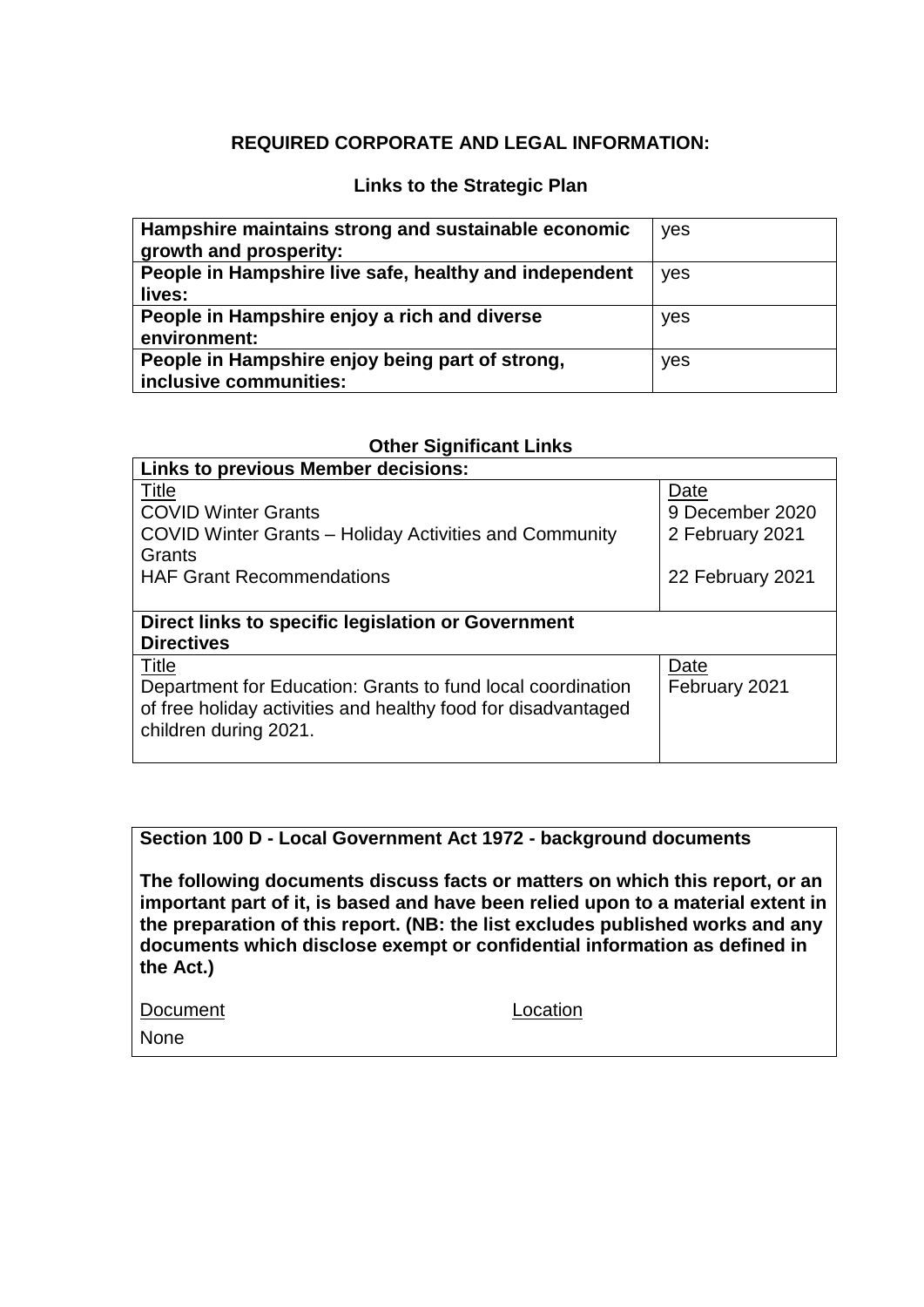## **EQUALITIES IMPACT ASSESSMENT:**

### 1. **Equality Duty**

The County Council has a duty under Section 149 of the Equality Act 2010 ('the Act') to have due regard in the exercise of its functions to the need to:

- Eliminate discrimination, harassment and victimisation and any other conduct prohibited by or under the Act with regard to the protected characteristics as set out in section 4 of the Act (age, disability, gender reassignment, marriage and civil partnership, pregnancy and maternity, race, religion or belief, sex and sexual orientation);
- Advance equality of opportunity between persons who share a relevant protected characteristic within section 149(7) of the Act (age, disability, gender reassignment, pregnancy and maternity, race, religion or belief, sex and sexual orientation) and those who do not share it;
- Foster good relations between persons who share a relevant protected characteristic within section 149(7) of the Act (see above) and persons who do not share it.

Due regard in this context involves having due regard in particular to:

- The need to remove or minimise disadvantages suffered by persons sharing a relevant protected characteristic that are connected to that characteristic;
- Take steps to meet the needs of persons sharing a relevant protected characteristic that are different from the needs of persons who do not share it;
- Encourage persons sharing a relevant protected characteristic to participate in public life or in any other activity in which participation by such persons is disproportionally low.

### 2. **Equalities Impact Assessment:**

### **Equalities Impact Assessment:**

Name of project or proposal (required): Holiday Activity and Food (HAF) Grant Programme

Is this project a Transformation project? (required): Neither

Name of accountable officer (required): Suzanne Smith

Email (required): [suzanne.smith2@hants.gov.uk](mailto:suzanne.smith2@hants.gov.uk)

Department (required): Children's Services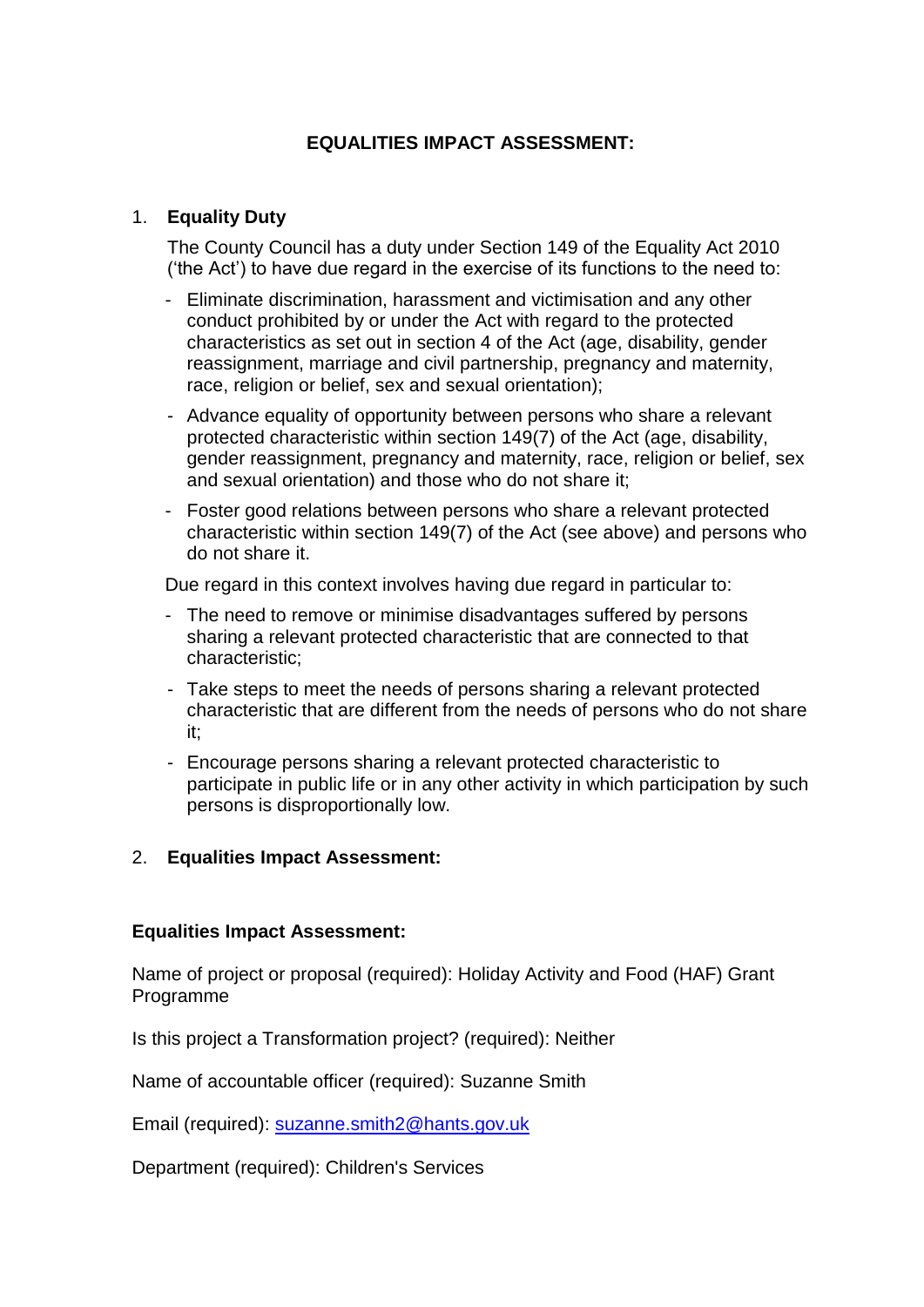Date of assessment (required): 18/05/21

Is this a detailed or overview EIA? (required): Overview

Describe the current service or policy. This question has a limit of 700 characters; approximately 100 words (required):

The Department for Education (DfE) has provided every local authority in England funding to coordinate free holiday provision, including healthy food and enriching activities, for children eligible for benefits related free school meals. The programme covers the Easter, summer and Christmas holidays in 2021. Hampshire County Council have been awarded a total of £3,319,940. This EIA covers Summer 2021 provision.

Geographical impact (required): All Hampshire

Describe the proposed change. This question has a limit of 700 characters; approximately 100 words (required):

Hampshire County Council are distributing their DfE allocation via two grant streams for summer provision;

Grant Type A – For childcare places in existing schemes/clubs or new schemes/clubs being proposed in priority and rural areas;

Grant Type B – For Summer holiday events, short activities, innovative projects and initiatives targeting priority and rural areas, older children & young people (11–16 year olds), and families.

Who does this impact assessment cover? (required): Service users

Has engagement or consultation been carried out? (required): Yes

Describe the consultation or engagement you have performed or are intending to perform. This question has a limit of 700 characters; approximately 100 words (required):

Market engagement was undertaken with a range of providers to ensure that they were aware of the opportunity for funding and could apply for a grant. Particular focus was given to areas with known gaps in provision such as rural areas.

Successful applicants will receive a briefing on the HAF principles and other key topics such as safeguarding.

Age (required): Positive

Impact (required): Children and young people (and their families) will benefit from the HAF grant programme as the funding is directed at school age children and young people.